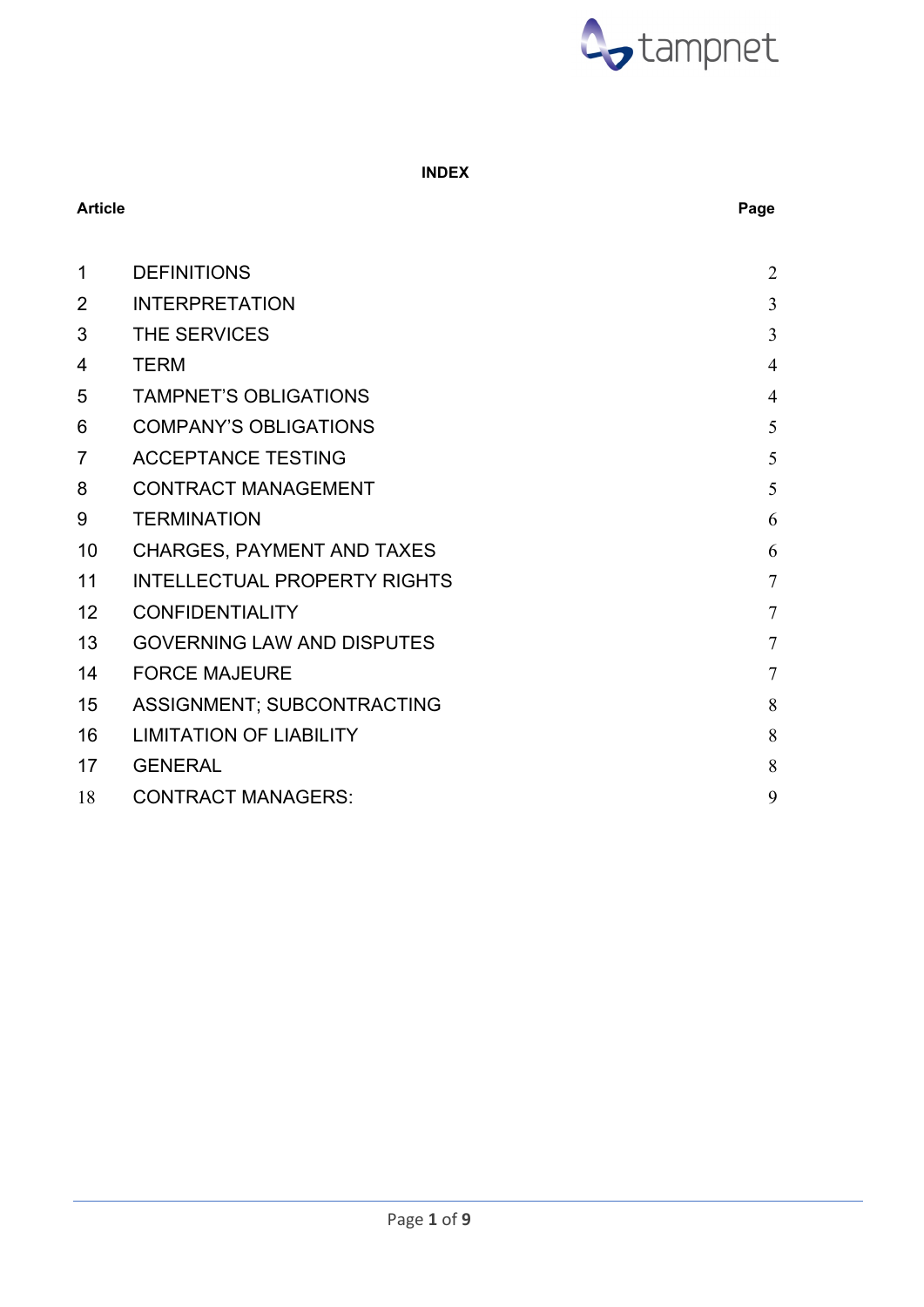

# **THIS AGREEMENT FRAMEWORK AGREEMENT FOR PROVISION OF TELECOMMUNICATIONS SERVICES**

is made in consideration of the mutual undertakings herein contained, and the Parties hereto agree as follows**:**

#### <span id="page-1-0"></span>**1 DEFINITIONS**

**1.1** In this Framework Agreement:

**"Affiliate"** means an entity controlling, controlled by, or under common control with, directly or indirectly, a Party.

**"Articles"** means the articles of this Framework Agreement, article 1 to 18.

**"Business Day"** means a day which is not a Saturday or Sunday or a public holiday in the country in which the Party required to act is based.

**"Charges"** means the fees and charges payable by Company to Tampnet for the provision of the Services, as set out in the Service Order Form, Schedule 4.

**"Chronic Outage"** means if the Services experience an outage on three (3) or more consecutive occasions within three (3) months.

**"Company Site"** means the Company owned premises hosting Equipment needed for provision of the Services.

**"Confidential Information"** means all knowledge and information of whatever nature, which is either expressly designated as confidential or if it would be apparent to a reasonable person, familiar with the disclosing Party's business and the industry in which it operates, that such information is of confidential nature, disclosed to or acquired by one of the Parties directly or indirectly from the other Party in connection with the Framework Agreement, to the extent that such knowledge and information at the time of disclosure or acquisition is not:

- a) in the lawful and unrestricted possession of the receiving Party, or
- b) part of public knowledge or literature.

"**Contract Manager**" means the representative of Tampnet or Company (as appropriate) identified as such in Article 18.

**"Equipment"** means any and all equipment, including but not limited to software, antennas, cabling and radios, used in connection with the provision of the Services or with the establishment of Tampnet's Broadband Data Transmission Services Network by which Tampnet provides the Services to Company and/or services to Third Parties. For the avoidance of doubt, Equipment excludes any equipment, software, hardware owned by Company at the date of this Agreement or acquired by Company at or after the date of this Agreement.

**"Force Majeure"** means any occurrence which (i) hinders, delays or prevents a Party in performing any of its obligations, and (ii) is beyond the control of, and without the fault or negligence of, such Party, and (iii) which such Party could not reasonably be expected to have taken into account at the time of the conclusion of the Framework Agreement, and (iv) which – or the consequences of which - by the exercise of reasonable diligence such Party is unable to prevent or provide against.

**"Network"** means the configuration of networks as described in the Service Order Form, Schedule 1.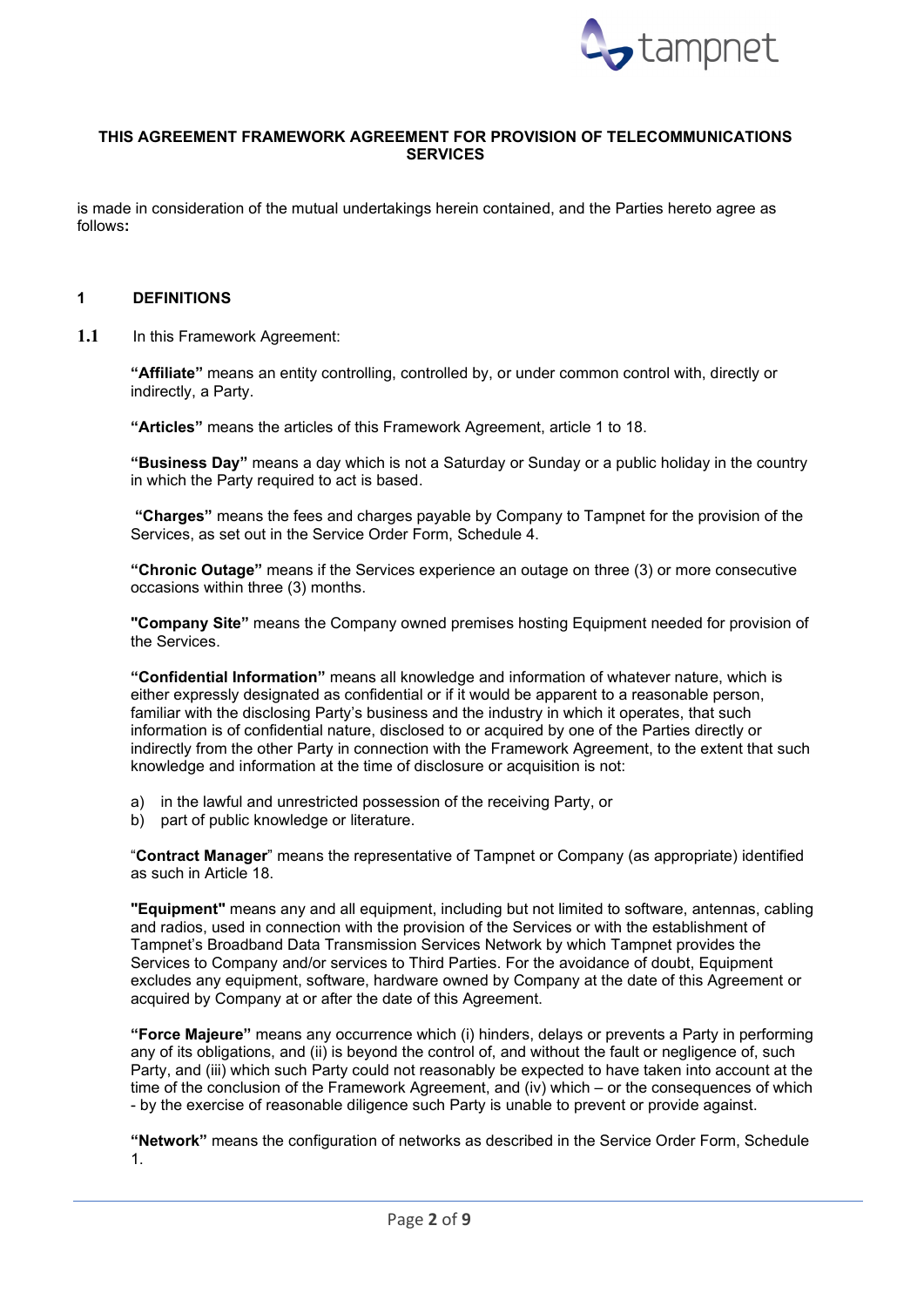

**"Party"** means Company or Tampnet as is required by the context and "Parties" means Company and Tampnet.

**"Performance Levels"** means the performance levels to which the Services shall conform, as set out in the Service Order Form, Appendix A.

**"Planned Outage"** means that Tampnet is entitled to take measures which may result in interruption of the Services to the extent this is necessary for technical, operational or maintainability reasons.

**"Proprietary Information"** means All information which relates to the business affairs, prices, product developments, network information, trade secrets, know-how and (personnel) data of either Party as well as any information which may reasonably be regarded as proprietary information of either Party, and all information (in whatever form) designated as confidential or proprietary by the Parties.

**"Framework Agreement"** means the agreement embodied in this document including the Service Order Form and its Schedules, and such amendments in writing as may subsequently be agreed between the Parties.

**"Schedule"** means a document named as such and appended to the Service Order Form and which forms a part of the Framework Agreement.

**"Services"** means the services provided by Tampnet to Company under this Framework Agreement and more specifically set out in the Service Order Form, Schedule 1.

**"Service Commencement Date"** means the date when the Services are ready for acceptance.

**"Service Order Form"** means a document that describes the Services to be provided pursuant to this Framework Agreement that is signed by an authorized representative of Company and Tampnet. All Service Order Form(s) shall be written in the form of the Service Order Form Template attached hereto as Appendix A" Service Order Form Template".

**"Third Party"** means any party other than Company, Tampnet and their Affiliates.

**"Timetable"** means the time schedule for the performance of the Services set out in the Service Order Form, Schedule 1.

**"Usage Model"** means the usage models described in the Service Order Form.

#### <span id="page-2-0"></span>**2 INTERPRETATION**

- **2.1** References to Articles and Schedules are, unless otherwise provided, references to Articles and Schedules of this Framework Agreement.
- **2.2** In the event and to the extent only of any conflict between the Articles, the Service Order Form and/or its Schedules, the Service Order Form shall take precedence over the Articles and/or the **Schedules**
- **2.3** Headings are included in this Framework Agreement for ease of reference only and shall not affect interpretation or construction.

# <span id="page-2-1"></span>**3 THE SERVICES**

- **3.1** Tampnet agrees to supply the Services, in consideration of the payment of the Charges by Company, and upon the terms and conditions of this Framework Agreement.
- **3.2** The Services shall commence on the planned Service Commencement Date as set out in the Timetable and shall continue during the term of this Framework Agreement, subject to termination as provided below.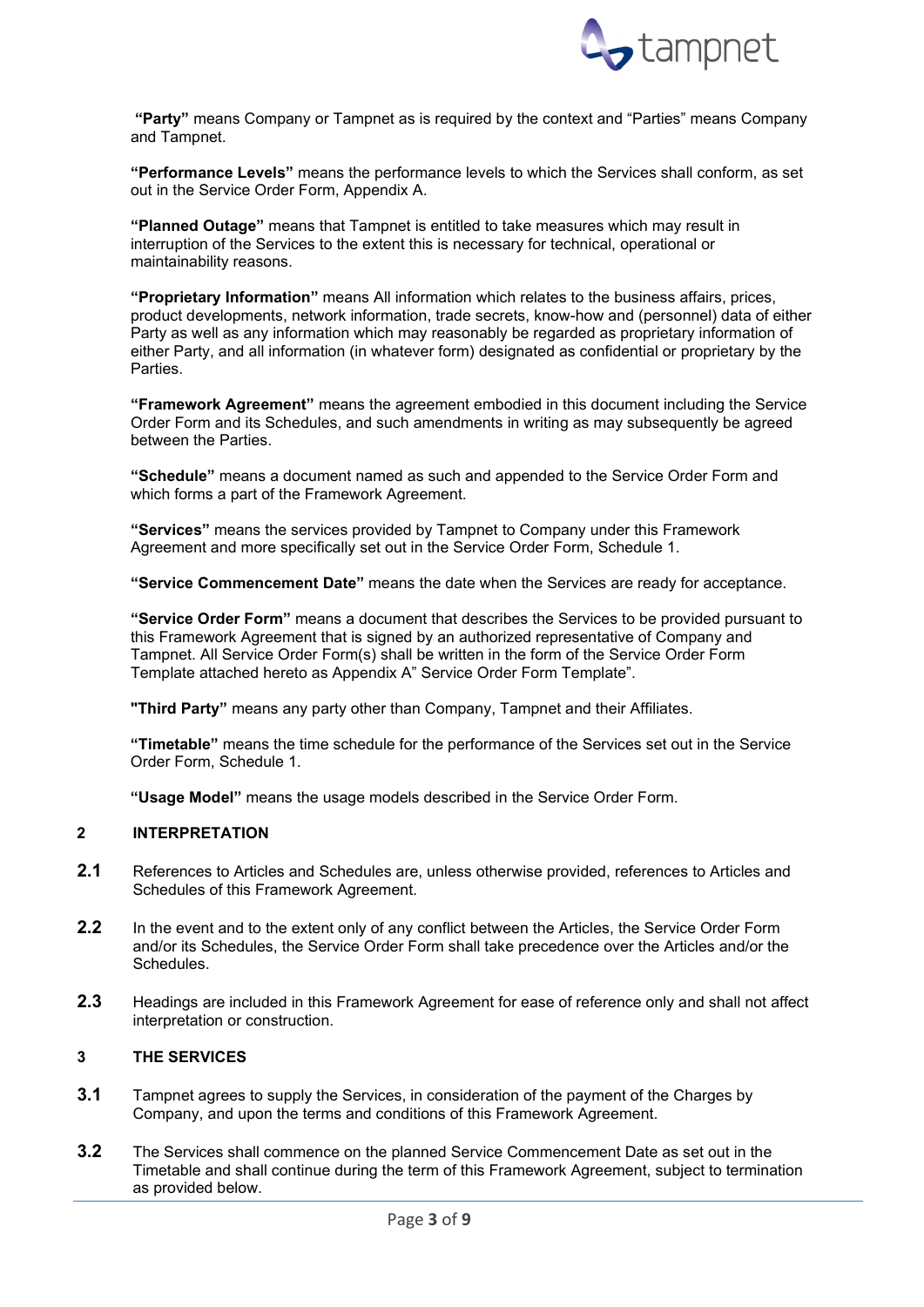

# <span id="page-3-0"></span>**4 TERM**

**4.1** This Framework Agreement shall take effect on the date it has been duly signed by both Parties and it shall remain in effect for a period of five (5) years, starting at the date of acceptance, unless it is terminated as provided under Article 9 of this Framework Agreement or is otherwise lawfully terminated. If a Service Order Form has a term stretching beyond the term of this Framework Agreement, the terms and conditions of the Framework Agreement will continue to be in force for the term of the Service Order Form.

# <span id="page-3-1"></span>**5 TAMPNET'S OBLIGATIONS**

- **5.1** Tampnet shall promptly perform and shall provide all work, competent personnel and Equipment needed to perform the Services in accordance with the Timetable detailed in the Service Order Form, Schedule 1. Tampnet shall perform and shall procure that any subcontractor appointed by it shall perform, the Services with reasonable skill and care, in a safe manner, in accordance with best practice in the communications industry, and with due regard to the protection of the environment and fitness for purpose.
- **5.2** Tampnet shall carry out all activities relating to the Services in accordance with the Framework Agreement, using reasonable skill and care and in accordance with any applicable regulations or legislation, in a safe manner, in accordance with best practice in the communications industry, and with due regard to the protection of the environment and fitness for purpose.
- <span id="page-3-2"></span>**5.3** The Services shall at all times throughout the term of the Framework Agreement conform to the Performance Levels. If the Services fail to conform to the Performance Levels, Company shall be entitled to a proportional reduction in Charges payable to Tampnet set out in the Service Order Form, Schedule 2. Unless otherwise stated in a Service Order Form, reduction in Charges pursuant to this Article [5.4](#page-3-2) and termination pursuant to Article 9 are Company's sole remedies against Tampnet for non-conformance in respect of the Performance Levels or for other defects in the Services.
- **5.4** Tampnet warrants that it at its sole cost and expense shall comply and shall procure that its subcontractors shall comply fully and at all times with all internal rules which are known to the Tampnet and which apply to the Services supplied, and with all applicable laws and regulations of any governmental and other authorities having jurisdiction in any country where the Services are provided.
- **5.5** When and where any export and/or import authorization, licenses or related government approval are required for the performance of the Services, Tampnet is, prior to export and/or import and at its sole cost and expense, responsible for obtaining such authorizations, except for equipment acquired by Company.
- **5.6** Title to all Equipment and other tangible property supplied by Tampnet for the performance of the Services, including Tampnet's equipment installed and situated on Company premises, shall remain with Tampnet.
- **5.7** Tampnet shall use its reasonable endeavors to inform Company if it becomes aware of any new laws or regulations, or any changes to existing laws and regulations, applicable to Company or the **Services**
- **5.8** Tampnet is entitled to take measures which may result in interruption of the Services to the extent this is necessary for technical, operational or maintainability reasons. Tampnet will duly notify Company of such measures as soon as possible – in case of Planned Outages due to maintenance at least 10 Business Days in advance.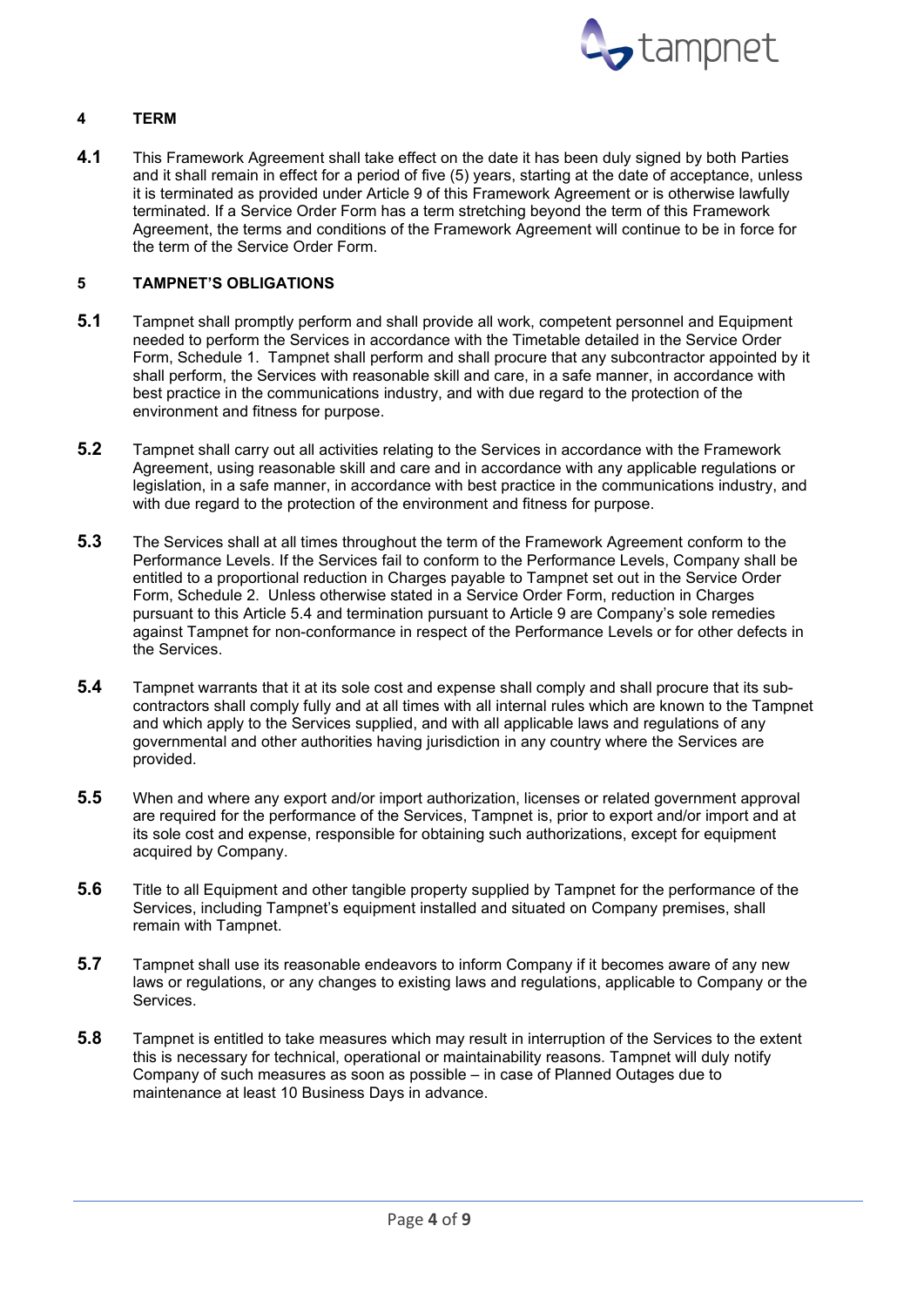

### <span id="page-4-0"></span>**6 COMPANY'S OBLIGATIONS**

**6.1** Company shall pay the Charges to Tampnet pursuant to Article 10 and the relevant Service Order Form(s).

Company shall ensure at all times that its use of the Services is in accordance with all applicable telecommunications, data protection and other laws and regulations in any country where the Services are provided by Tampnet. Notwithstanding anything else in the Framework Agreement, any breach of this provision which has caused Tampnet to be in breach of any laws, regulations and/or regulatory license in any country, shall entitle Tampnet to suspend the provision of the Services, having provided 14 Business Days prior written notice to Company and Company having not remedied the breach in that time. Company is obliged to make regular payments during any such period where the Services are suspended.

- **6.2** Company shall grant Tampnet access to, and use of, the Customer's facilities at each Company Site to the extent reasonably necessary for the installation, connection, removal and maintenance of Equipment relating to a Service.
- **6.3** Company shall be responsible for providing and maintaining, at its own expense, the level of power, humidity, heating, and air conditioning necessary to maintain a proper environment for the Equipment in each Company Site.
- **6.4** If Company fails to meet its obligations regarding access and facilities maintenance hereunder and, as a result, Tampnet is unable to install or continue the delivery of a Service, or Tampnet is prevented from performing maintenance or remedial work related to Performance Levels, such event shall be treated, for the purposes of Article 9.2, as a material breach by Company of its obligations hereunder.

#### <span id="page-4-1"></span>**7 ACCEPTANCE TESTING**

Tampnet shall, at the Service Commencement Date and during the acceptance period as specified in the Timetable, make available the Services for the acceptance procedures to be performed.

- **7.1** Company shall accept the Services in accordance with the acceptance procedures specified in Appendix C.
- **7.2** If the acceptance procedures, in respect of the Services, have not been successfully completed by the end of the acceptance period specified in the Timetable and this is not due to Force Majeure, Company or Third Party, Company shall have the right without prejudice to its other rights and remedies, to extend the acceptance period for a period or periods, specified by Company but being not more than 30 days, during which Tampnet shall correct the fault which caused the failure of the acceptance procedures
- **7.3** Payment of the Charges pursuant to Article 10 shall commence from the date of acceptance or if Customer do not accept within 5 Business Days after Service Commencement Date the Services shall be deemed accepted.

#### <span id="page-4-2"></span>**8 CONTRACT MANAGEMENT**

- **8.1** Each Party appoints an individual identified in Article 18, who shall act on its behalf as Contract Manager for the overall relationship with the other Party and be responsible for the day-to-day operation of the Services, and to whom all notices and communications regarding the administration of the Framework Agreement shall be sent. Each Party may at any time substitute its Contract Manager by giving 14 days written notice to the other Party.
- **8.2** Any notice to be given under this Framework Agreement by either Party to the other shall be in writing and delivered by post or email to the other Party's Contract Manager.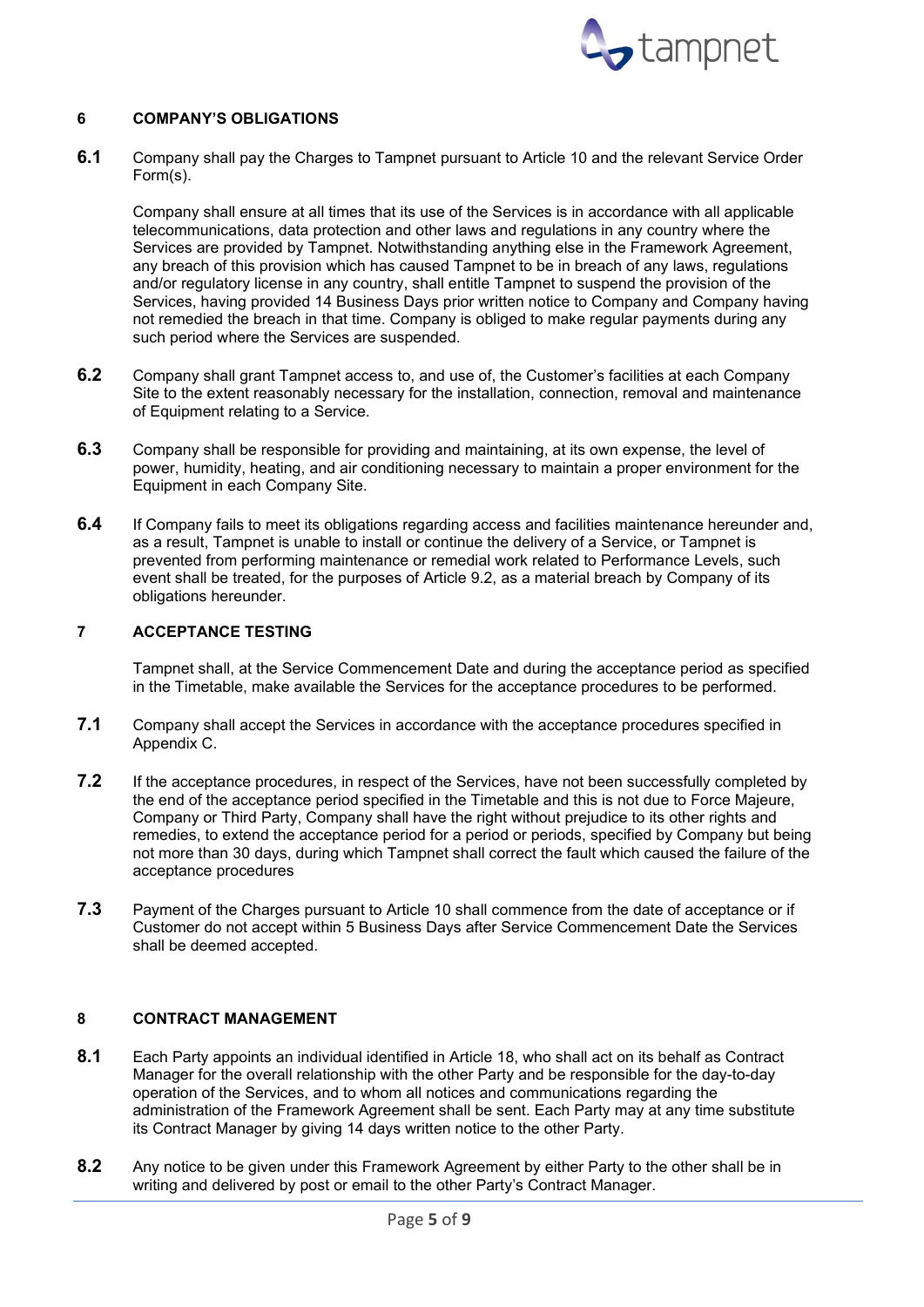

# <span id="page-5-0"></span>**9 TERMINATION**

- **9.1** In the event that the circumstances detailed in Article 7.2 arise, Company may terminate the Framework Agreement forthwith by notice in writing. In the event of termination pursuant to this Article, Company shall not be liable to make any payments to Tampnet in respect of the use of bandwidth.
- **9.2** Either Party may immediately terminate the Framework Agreement if the other Party is in material breach of any of its obligations pursuant to the Framework Agreement and (i) such a breach is incapable of being remedied or (ii) where the breach is capable of being remedied, fails to remedy the breach within 30 days of its receipt of a written notice requiring it to do so.
- **9.3** Either Party may immediately terminate the Framework Agreement if the other Party is or has become bankrupt or entered into liquidation (provisional or otherwise) except for purpose of amalgamation or reconstruction or a receiver and/or manager or administrator is appointed in respect of its assets or any part thereof or it enters into any composition or arrangement with creditors generally.
- **9.4** Termination of a Service Order Form shall not affect the existence of any other Service Order Form(s).
- **9.5** Unless explicitly stated otherwise, the rights pursuant to this Article 9 shall be without prejudice to any other remedies available to a Party by virtue of law or the Framework Agreement, including the right to claim damages for unlawful termination. The expiration or termination of the Framework Agreement shall not prejudice the application of its relevant terms to any remedies sought thereafter or to any rights or obligations then outstanding or specified or implied to survive expiration or termination.
- **9.6** Company may terminate the Services prior to the end of the Term without incurring early termination fee if, for reasons other than a Planned Outage, the Services experience an outage on three (3) or more consecutive occasions within three (3) months. The Company may only terminate the Agreement by sending a written notice to Tampnet of such Chronic Outage within thirty (30) days after the event(s) giving rise to a right of termination hereunder. Except for any credits that have accrued pursuant to the relevant SLA, this is the sole and exclusive remedy of Customer for Chronic Outages.

#### <span id="page-5-1"></span>**10 CHARGES, PAYMENT AND TAXES**

- **10.1** In consideration of the provision of the Services, Tampnet shall invoice, and Company shall pay the Charges for the Services as set out in the Service Order Form, Schedule 4, as amended from time to time. Each invoice rendered by Tampnet shall be accompanied by the relevant breakdown or other particulars necessary for reasonably establishing the basis of the Charges and shall be made out in the name of Company. The Charges for Service shall start at the date of acceptance or when Company commences to use the Services.
- **10.2** Company will pay all invoices within thirty (30) days of receipt of a correctly presented invoice.
- **10.3** In the event Company disputes any item on any invoice in whole or in part, Company shall be entitled to pay only the undisputed portion of the invoice. Company shall promptly advise Tampnet of its reasons for disputing certain items on the invoice. Company shall pay interest on any wrongfully withheld payment. The amount of interest will run from original due date until actual payment made and be based on the then current annual European Central Bank reference rate plus 8 % percent per annum and shall be calculated pro rata on a daily basis.
- **10.4** Any payments due from Company under this Framework Agreement shall be made free and clear of all taxation whatsoever save only for any deductions or withholdings required by law.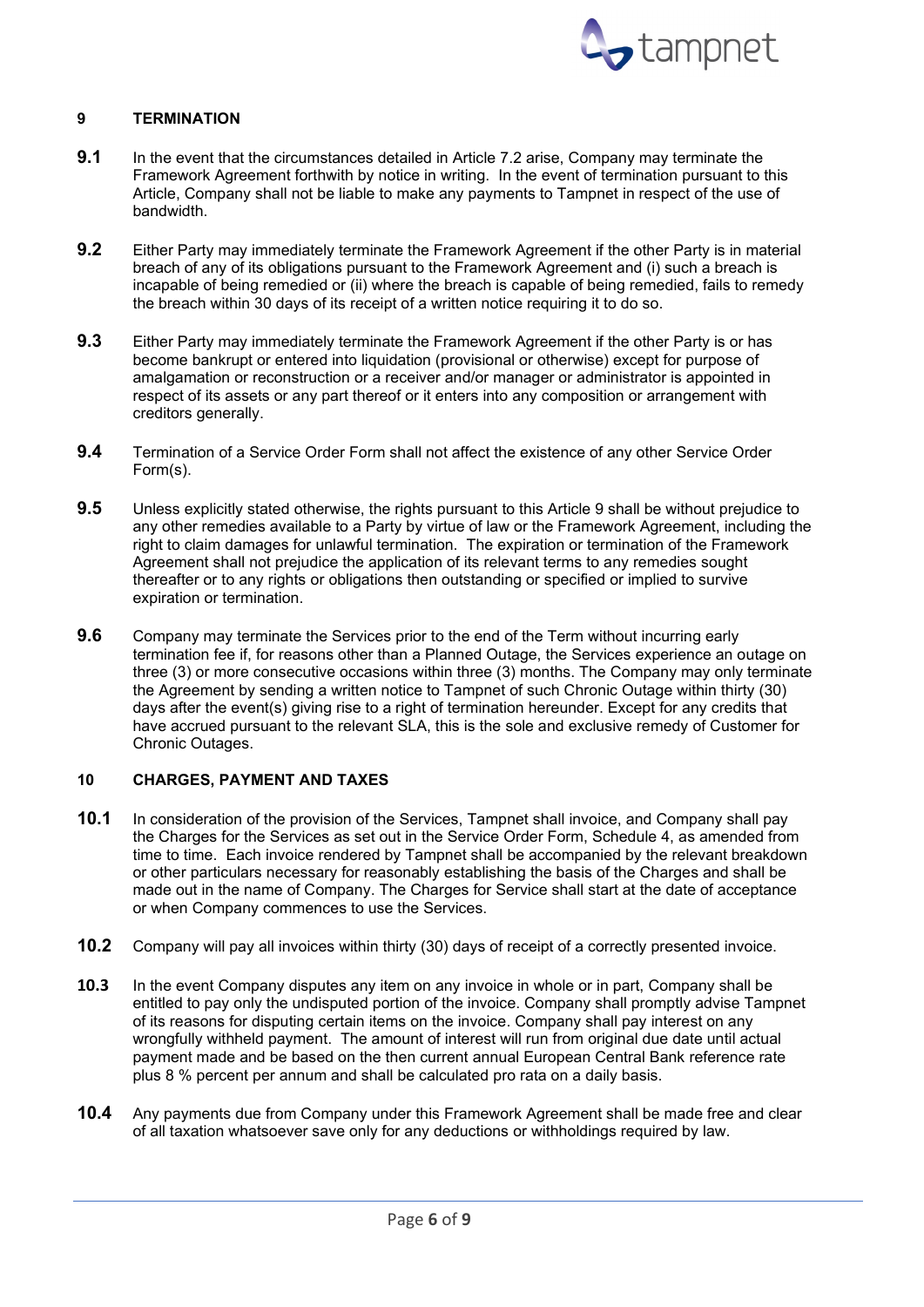

### <span id="page-6-0"></span>**11 INTELLECTUAL PROPERTY RIGHTS**

**11.1** All intellectual property rights relating to the Services and Tampnet in whatever form, including, but not confined to, as-built drawings and maintenance data, shall at all times remain the property of Tampnet or its licensors.

## <span id="page-6-1"></span>**12 CONFIDENTIALITY**

Each Party agrees to maintain in strict confidence all Proprietary Information of the other Party which is disclosed in connection with the Framework Agreement. Neither Party shall disclose to any third party Proprietary Information without the express prior written consent of the other Party.

12.2. All Proprietary Information shall remain the property of the disclosing Party, shall only be used by the receiving Party for the execution of the Agreement, and such Proprietary Information, including all copies thereof, shall be returned to the disclosing Party or destroyed after the receiving Party's need for it has expired or upon the first request of the disclosing Party.

12.3. The provisions of article 12.1 and article 12.2 shall not apply to any Proprietary Information which:

a. becomes publicly available other than through a breach of this article 11 by the receiving Party; b. is required to be disclosed by a governmental or judicial law, order, ruling or regulation;

c. is demonstrably independently developed by the receiving Party; or

d. becomes available to the receiving Party without any restriction imposed by a third party.

The provisions of this Article 16 shall survive the termination of the Frame Agreement.

# <span id="page-6-2"></span>**13 GOVERNING LAW AND DISPUTES**

- **13.1** The Framework Agreement shall be governed by and interpreted in accordance with Norwegian law.
- **13.2** Any disputes between the Parties shall first be discussed and if possible, resolved by the Contract Managers referred to in Article 22.4.

If within five (5) business days the Contract Managers mentioned above shall not have agreed an action plan to remedy the non-compliance acceptable to both Parties, either Party shall have the right to refer the dispute for arbitration. Any such dispute shall be resolved by arbitration under The International Chamber of Commerce Arbitration Rules in force at the time when such proceedings are commenced. The number of arbitrators shall be three (3). The legal venue of arbitration shall be Stavanger - Norway, and the language to be used in the arbitration shall be English. The arbitral award shall be final and conclusive and binding on the Parties.

**13.3** Pending resolution of any disputed matters, Company has the right to ask Tampnet to continue its performance under the Framework Agreement, providing always that Company pays the Charges for such continued Services in accordance with the Framework Agreement.

# <span id="page-6-3"></span>**14 FORCE MAJEURE**

- **14.1** Neither Party shall be responsible for any failure to fulfil any non-monetary obligation under the Framework Agreement if and to the extent that fulfilment has been delayed or temporarily prevented by Force Majeure which has been notified in accordance with this Article 14.
- **14.2** In the event of Force Majeure, the Party that is or may be affected shall notify the other Party without delay giving the full particulars thereof.
- **14.3** Without prejudice to the generality of the definition of Force Majeure in Article 1, cable breakage shall constitute Force Majeure unless the breakage is directly caused by Tampnet.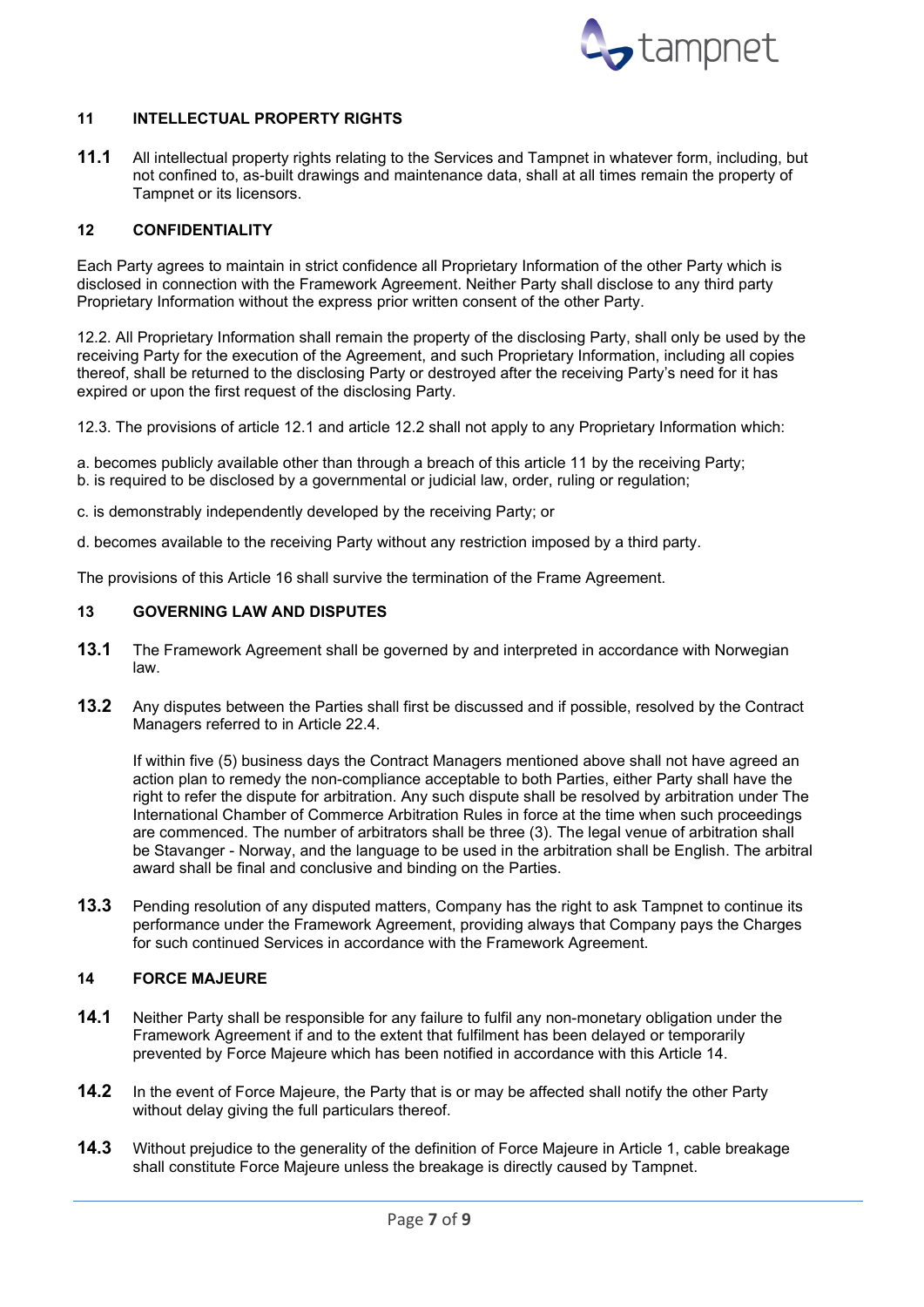

# <span id="page-7-0"></span>**15 ASSIGNMENT; SUBCONTRACTING**

- **15.1** Neither Party shall assign any of its rights or obligations under the Framework Agreement to any Third Party except with the prior written consent of the other Party, such consent not to be unreasonably withheld or delayed. Either Party shall however be entitled to transfer the Agreement to a company within each of its respective corporate groups, provided the new holder of the Agreement is of equal or stronger financial position than its predecessor. For the avoidance of doubt, a company within the same corporate group shall mean companies which is controlled by 50 % or more.
- **15.2** Tampnet undertakes in the event of an amalgamation or merger with or take-over by a Third Party of its business or any other restructuring or reorganisation, to take all reasonable measures to ensure that its obligations under the Framework Agreement will be performed and, if applicable and so requested by Company, to procure that the Third Party succeeding Tampnet will replace Tampnet as a full Party to the Framework Agreement.
- **15.3** Tampnet may at its sole discretion subcontract the rendering of any part of the Services to any Third Party. In the event of such subcontracting Tampnet shall remain fully responsible for the fulfilment in accordance with the Framework Agreement of obligations so subcontracted.

# <span id="page-7-1"></span>**16 LIMITATION OF LIABILITY**

- <span id="page-7-3"></span>**16.1** Neither Party shall be liable, in contract, tort (including negligence) or for breach of statutory duty or in any other way for any Consequential Loss incurred by the other Party and arising out of, in connection with, or as a result of any breach or non-performance, no matter how fundamental (including by reason of negligence), of this Framework Agreement. For the purpose of this Article [16.1](#page-7-3) the expression "Consequential Loss" shall mean: (i) consequential or indirect loss under applicable law as set out in Article 13.1; and (ii) loss and/or deferral of production, loss of product, loss of data, loss of use, loss due to pollution, loss of revenue, profit or anticipated profit (if any), in each case whether direct or indirect or consequential to the extent that these are not included in (i), and whether or not foreseeable at the date the Framework Agreement came into effect).
- **16.2** Subject to Clause 16.1.1, the aggregate liability of either Party toward the other Party for any loss arising out of or in connection with the Framework Agreement, whether in contract, tort (including negligence), breach of statutory duty or otherwise shall not exceed the amount of 100,000.00 (one hundred thousand EUR.
- **16.3** Notwithstanding any contrary provision in this Framework Agreement, neither Party limits or excludes its liability in respect of:
	- any death or personal injury caused by its negligence;
	- any fraud, on its own part or on the part of its employees, agents or subcontractors; any liability which cannot be excluded or limited under applicable law; or
	- any breach of third-party intellectual property rights.
- **16.4** The Parties have considered the exclusions and limitations of liability in this Framework Agreement in the context of all the circumstances relating to this Framework Agreement (including the Parties' respective insurance cover). The Parties consider that such exclusions and limitations of liability are fair and reasonable and that, but for such exclusions and limitations, the Parties would not have entered into this Framework Agreement. The Parties are satisfied that they have had the opportunity to negotiate the provisions of this Framework Agreement.

#### <span id="page-7-2"></span>**17 GENERAL**

<span id="page-7-4"></span>**17.1** This Framework Agreement shall constitute the whole of the terms agreed between the Parties hereto in respect of the subject matter of this Framework Agreement provided that nothing in this Article [17.1](#page-7-4) shall limit a Party's liability for fraudulent misrepresentation.